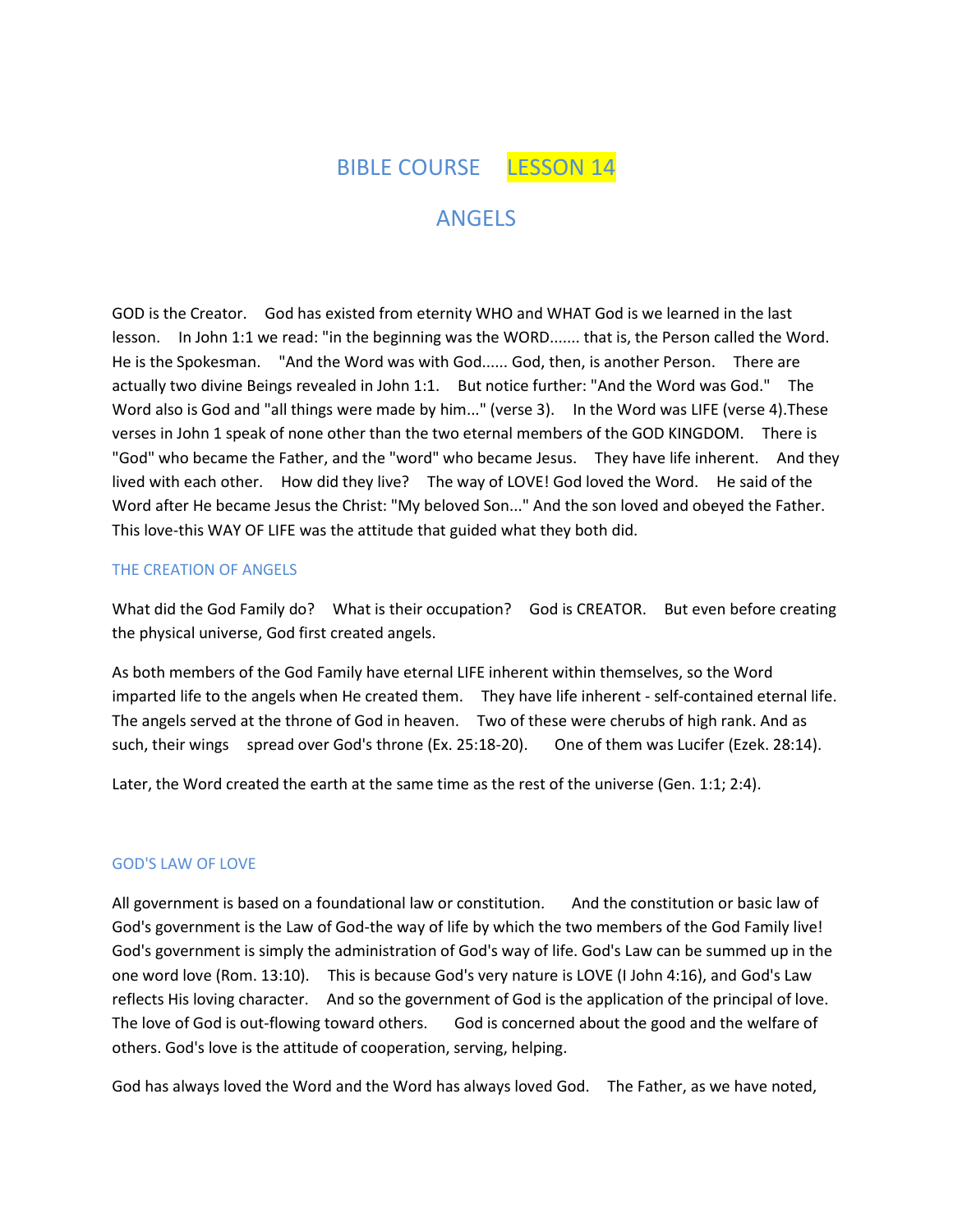said of the Word when He became Christ, "This is my beloved son" (Matthew. 3:17). The Son loves and obeys the Father who has always been in charge (John 8:28-29; 15:1 0). The two have lived in harmony from eternity (John 10:30). The LOVE they have for each other-this WAY OF LIFE-is the attitude motivating everything the God Family does.

# LUCIFER REJECTS GOD'S LAW

The Law of God applies in principle to angels the same as to man. The principle underlying God's Law remains the same-love toward God and love toward one another. The Bible clearly tells us that the angels abandoned the way of love and sinned (2 Pet.2:4). Sin is the transgression of God's Law of love-the way of peace, cooperation and harmony-the way of giving as opposed to the way of getting. And so, because of his sin, Satan will be destroyed-that is death! Lucifer allowed VANITY to lead him into the attitudes of coveting, envy, jealousy, competition. He began to live the way of "get" instead of God's way of "give." So Lucifer rejected God and His Law of love. Lucifer finally organized a third of God's angels into an army and ascended to heaven in an attempt to "take" rule of the universe away from God. But they were repelled and cast back to earth. As a result, the earth became "without form and void" (Gen. 1:2).

# It became a darkened, ruined planet!

Let's learn the full story of what happened and the steps God is taking to restore His government-His way of life- to the entire earth and eventually to the entire universe. Then we'll see what the righteous angels are doing today and how we can be protected from the wiles of the Devil and his demons.

But before we begin this important study, get your Bible so you can turn to all the scriptures given in answer to the questions in this lesson. You will also find it very profitable to copy these verses into a notebook. This will not only enable you to review your studies at any time in the future, it will also help make these scriptures become a part of your very being. Now let's begin this lesson!

# LUCIFER REBELS AGAINST GOD'S GOVERNMENT

This archangel's original name in Hebrew meant "Light-Bringer"-"Lucifer" was his name in Latin. Lucifer was an awesome spirit being of majestic beauty, dazzling brightness, great knowledge, power, intellect and wisdom. But Lucifer sinned!

Two passages in Isaiah 14 and Ezekiel 28-tell us of Lucifer's original created state and his great sin.

1. Was Lucifer one of the anointed cherubs who covered God's throne? Ezek.28:14.

Comment: Lucifer, then, had been stationed at the very throne of God (Ezek. 28:14).

2. Did the former Lucifer decide to in an attempt to exalt his throne above all the angels ("stars") of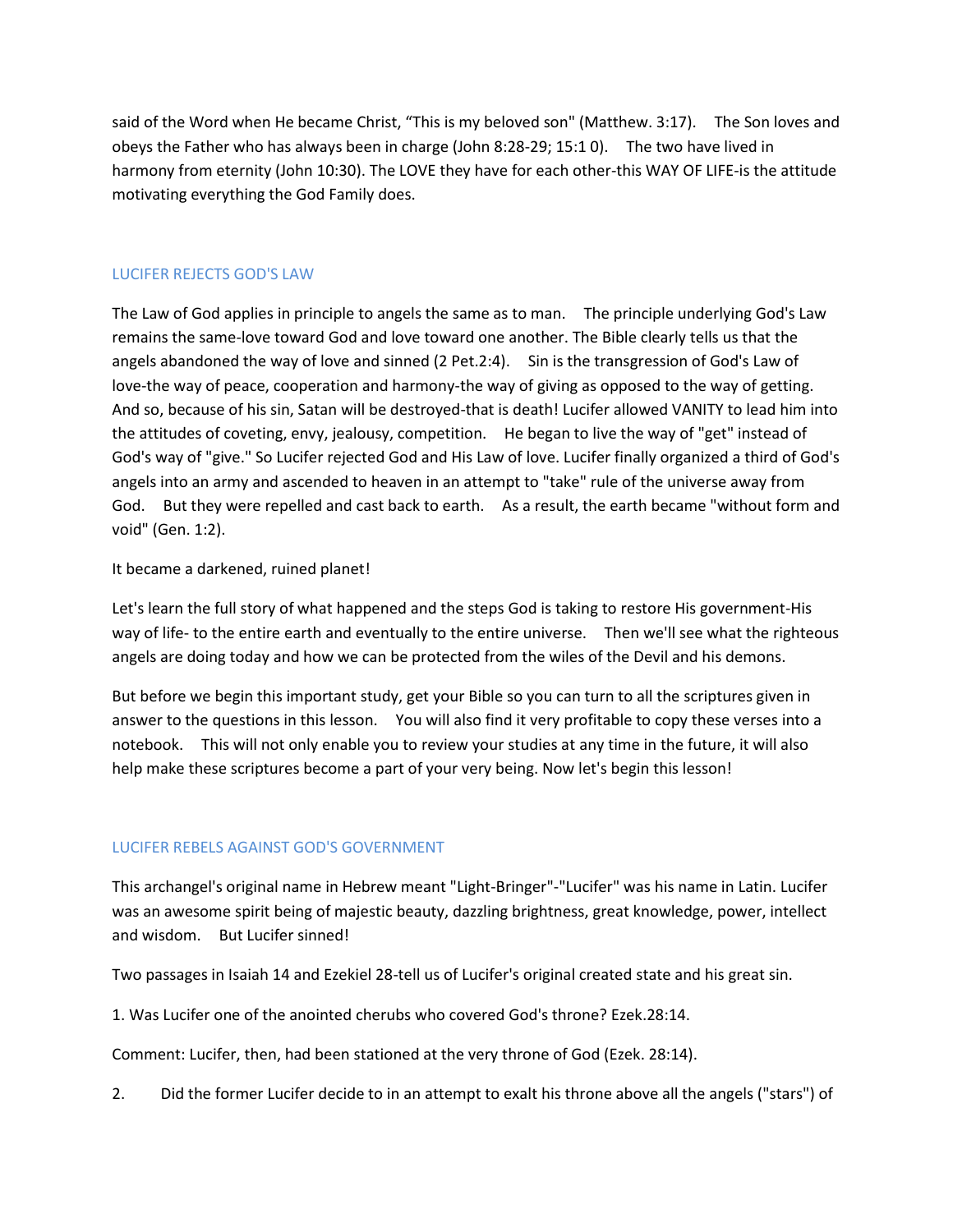God? Ezek. 28:13; Isaiah. 14:12-14.

3. Did Lucifer actually want to be like the Most High God? Isaiah. 14:14.

comment: It is apparent that Lucifer had nothing less in mind than knocking the Creator God off His throne and becoming the Supreme Ruler himself !

Here was the supreme masterpiece of God's creative power, as an individually created being, turning on his own Creator-as a Frankenstein monster attempting to destroy its own maker-in an attempt to assume all power to rule the vast universe!

His would not have been a government based on the principles of God's love-but rather based on competition, self-centeredness, vanity, lust and greed; on envy, jealousy, hatred, violence and destruction; on spiritual darkness and error, instead of light and truth; on ugliness instead of beauty.

4. Lucifer, the archangel, was perfect in all his ways from the time of his creation until something happened to him. What was found in him? Ezek. 28:15. Did he become vain? Did he corrupt his wisdom? Verse 17.

Comment: When Lucifer began thinking thoughts of competition, vanity, envy, lust and greed, then thoughts of resentment and rebellion, his ability to think rationally changed. His mind became perverted, distorted, twisted. His thinking became totally warped!

Lucifer wanted to rule the universe! He said, "I will exalt my throne above the stars [angels] of God....(Isaiah. 14:13). Thus Lucifer became the first rebel-the first sinner! Lucifer subtly, perhaps very, very gradually, subverted the angels over whom God had placed him until he succeeded in turning their minds to rebellion. Lucifer made the angels feel dissatisfied and wronged by God, injecting resentment and bitterness into their minds.

5. What happened to Lucifer's and his angels' attempt to wrest control of the universe from their Creator? Isaiah. 14:12; Rev. 12:3-4. How did Jesus describe Satan's fall from heaven? Luke 10:18.

Comment: Lucifer deliberately became his Maker's adversary That was his choice, not God's-yet God allowed it! And so God changed his name to what he became-SATAN, which means adversary, competitor, enemy and the angels who were cast down to the earth with him became known as demons.

### EARTH BECOMES A RUINED PLANET!

God's Law is the basis of God's government. And as we learned in our previous studies, SIN is the transgression of God's Law (I John 3:4). We also learned that sin carries penalties. Notice what was the cataclysmic effect of the sin of angels.

1. Does the Bible plainly state that angels sinned? 2 Pet. 2:4.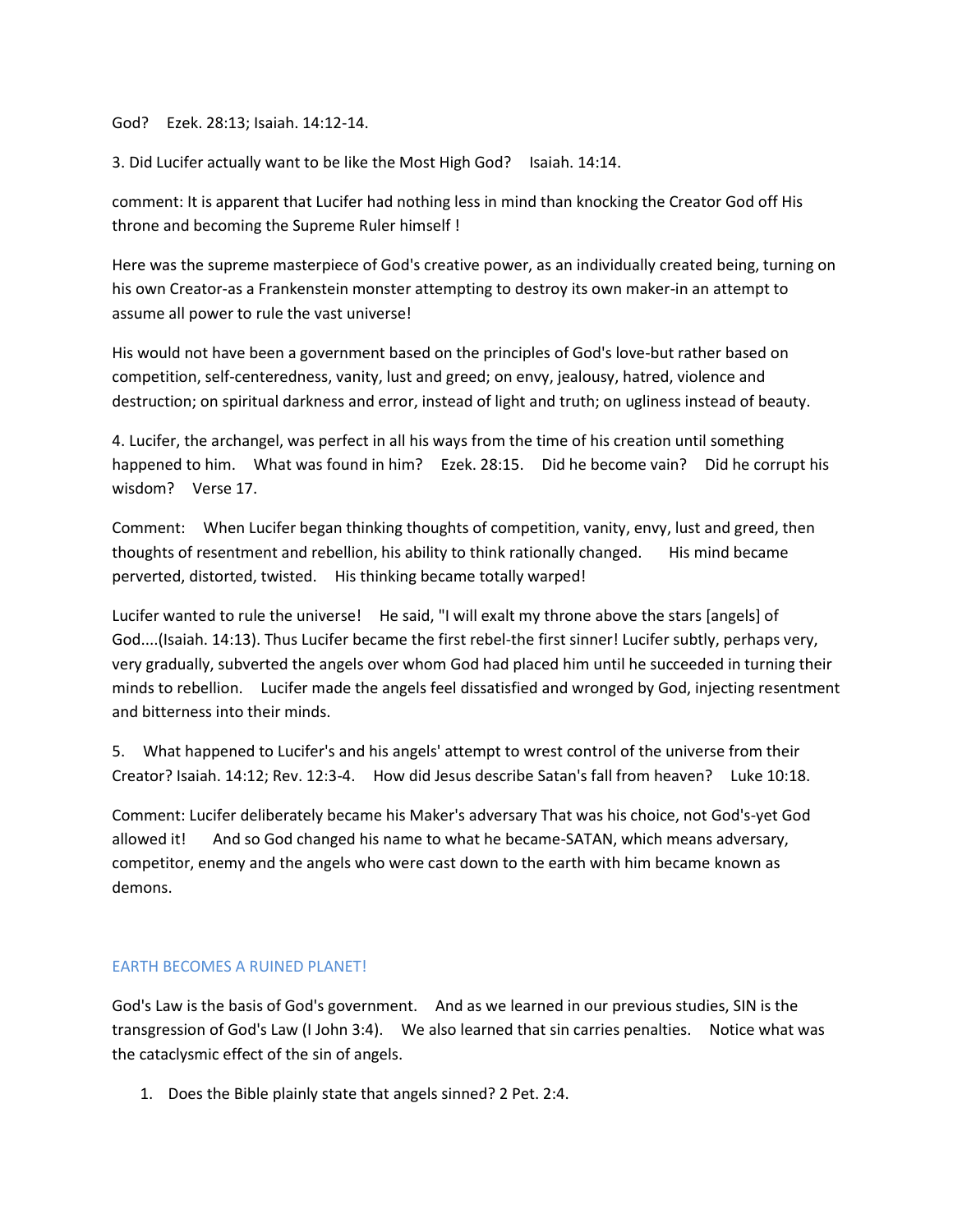Comment: Can you imagine angels becoming sinning angels? Yet that is what God reveals. And since sin is the transgression of God's Law, these angels transgressed-rebelled-against GOD'S LAW of LOVE-God's way of life!

2. Does the Bible clearly show that worldwide sin brings worldwide destruction? 2 Pet. 2:5-6; Gen. 6:5-13.

Comment: These verses in Genesis 6:5-13 show that worldwide human sin brought worldwide destruction to the earth's surface! All flesh worldwide had sinned. Only Noah found grace and forgiveness in God's sight. Only Noah "walked with God." So the Flood destroyed all human life on earth, except for Noah and his family.

Later, homosexuality and other sins of Sodom and Gomorrah spread over the entire territory of those two cities. And so physical, fiery destruction came from God to the entire area and destroyed everything. The sin of the angels, which occurred before man was created, unlike that of human sin was universal! Therefore the effect of their sin upon the universe brought chaos throughout the creation!

3. How does the Bible describe the extreme cataclysmic conditions on the earth that resulted from the angels' sin? Gen. 1:2. ( Review in Lesson 13 the conditions on earth brought about by Lucifer's rebellion. Lesson 13 explains the meaning of the Hebrew words tohu and bohu, which are translated "without form, and void" in Genesis 1:2).

Comment: By now you might be wondering if God knew, in advance, that Lucifer and the angels under him would sin and cause this universal destruction. After all, doesn't God know everything? The answer is NO! If God were to decide to know in advance what choice they would make, He would have had to "program" their minds to do so and thus force them to make it. Instead, God gave these spirit beings, as He also gives all human beings, the power to think for themselves-to reason, to choose, to make decisions. Otherwise they, and we, would be mere automated robots doing what we were preset or made to do!

God chose to make angels, and later humans, free moral agents-capable of free choice. Otherwise neither angels nor humans could develop righteous character. God bestowed upon angels minds of their own possessing great knowledge-superior to that possessed by man. One might suppose that, endowed with such great knowledge, they would never choose, wrongly, or commit sin. Yet a third of all the angels did transgress! Their great knowledge did not prevent rebellion, sin and universal chaos and destruction. They turned from God's way of life to vanity, lust and greed, jealousy and envy, competition leading to strife, violence, war. They came to resent God's rule over them. They chose to follow their own way-the way of "get"-and rejected God's way-the way of "give". Thus by this deliberate choice they formed within themselves evil character.

But God did not leave planet earth in a state of decay and ruin after Lucifer's rebellion. God set about to restore the earth so it could support human life-the next step in His plan-as described in Genesis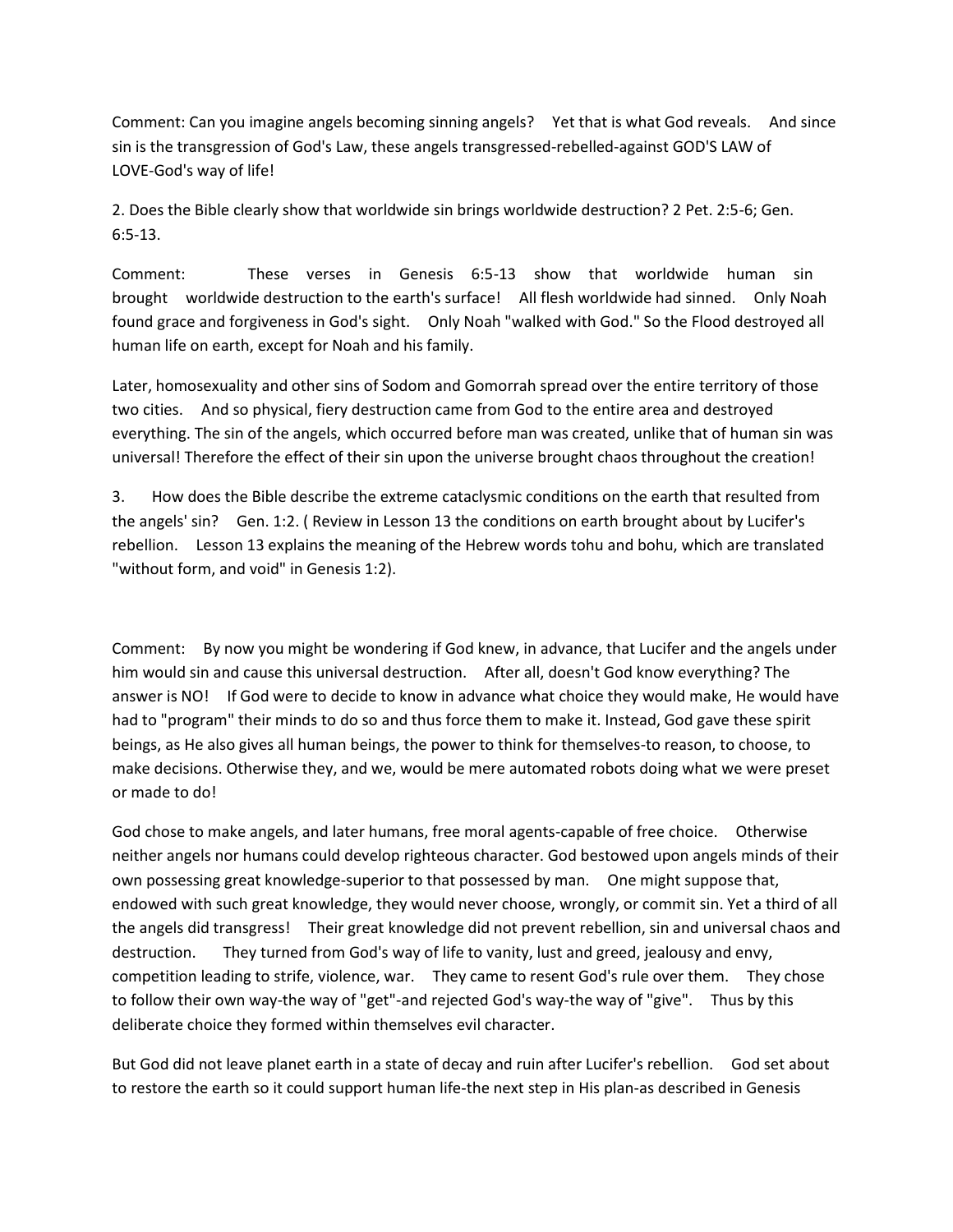chapter one.

#### A SUCCESSOR HAD TO QUALIFY

The very fact that Satan was in the Garden of Eden to tempt the first humans-that he is even now "the god of this world" (2 Corinthians. 4:4) and "the prince of the power of the air" (Eph. 2:2) who had "all the kingdoms of the world" to give to Christ (Matt. 4:8). But, notice what Jesus said to Satan, "You shall worship the Lord your God and Him shall you serve"!. (Verse 10) In other words, Jesus was telling Satan, " I AM your Lord God"! Therefore you should worship me! (Remember that It was Jesus who had created all things!) John 1:1-3.

When Lucifer turned to rebellion and a third of the angels followed him, it became obvious that only the two members of the God Family would not and could not sin.

 The next step for God was to begin reproducing Himself through human beings who would, once BORN of God's Spirit as very members of His divine Family, never sin or deviate from God's government.

The incident of the forbidden fruit in the Garden of Eden tells the story. It is extremely important that we understand what really happened!

#### WHY FIRST ADAM FAILED TO QUALIFY

1. What kinds of trees did God cause to grow in the Garden of Eden? Gen. 2:8-9. And what specific command did He give Adam regarding these trees? Verses 15-17.

2. What would happen to Adam if he ate the fruit of the tree of the knowledge of good and evil? Verse 17.

Comment: The tree of "life" and the tree of the "knowledge of good and evil" have tremendous significance for us today. These were literal trees, but they were also symbolic. The tree of life represented the Holy Spirit of God and eternal LIFE. It also represented the way of God's government, which is the spiritual Law of God. Thus by partaking of its fruit, revealed spiritual knowledge could be received and understood. The tree of the knowledge of good and evil represented the way of the Devil-the way of rebellion against God's government, the way of deciding for oneself right from wrong. It pictured sin and its penalty which for man is eternal DEATH (Rom. 6:23). It should be stressed here that to sin against God's spiritual law is death! And that applies to anyone, including the devil and his demons! Don't you think that the devil and his demons have earned their wages of sin? YES! Let's really understand. Adam was made from the ground and given a temporary, physical existence. He did not have eternal LIFE inherent within himself. Like a wound-up clock running down, he was in the process of aging with every breath he took. At any time he was, as we might say, "only one breath away from death"-cessation of existence. God therefore offered Adam the tree of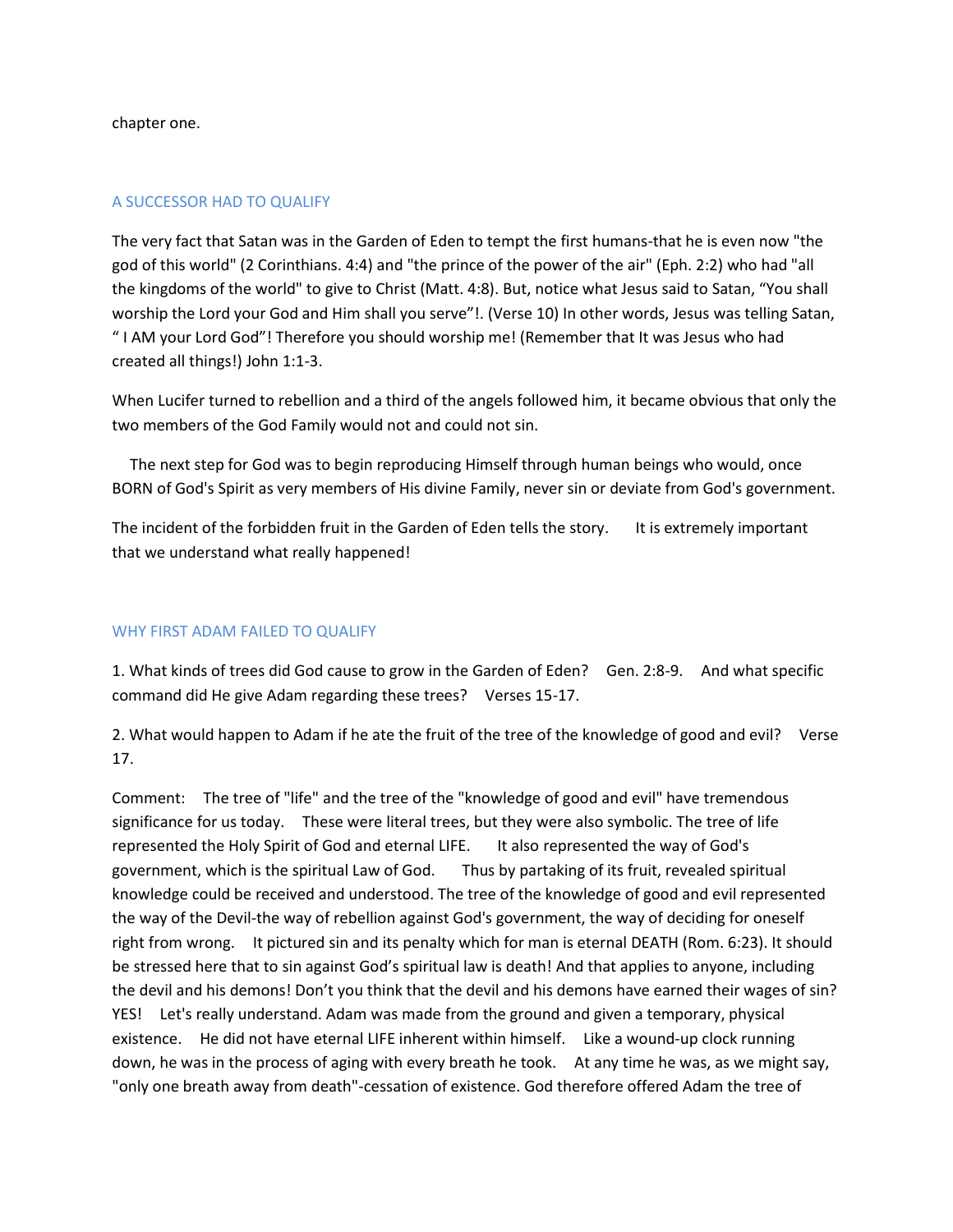"life," which represented God's Holy Spirit and eternal LIFE. Had Adam and Eve partaken of its fruit, they would have received God's Spirit and been begotten of Him.

God does not impart immortality instantaneously. One is first begotten-impregnated by the spiritual life of God- and thus becomes an "heir" to eternal LIFE, as explained in Lesson 8. God's Spirit also would have given Adam and Eve access to God's mind-His love, faith and power, which lead to eternal LIFE! The Holy Spirit would have provided the strength to perfect the very character of God in them, and finally change their mortal bodies into spirit-born members of the God Family !

God's Spirit would have also imparted spiritual knowledge, understanding and wisdom to Adam and Eve. It would have revealed an understanding of the spiritual Law of God the way of life that leads to peace, happiness, contentment, success in life, cooperation and mutual concern for fellowman. There are, broadly speaking, two ways of living-exemplified by the two trees in Eden. The one is out-flowing LOVE. We term this for brevity and simplicity, the way of "give." The other, the way of "get." They are the two divergent ways of life, leading in opposite directions, producing opposite effects!

3. But did the wily Satan cleverly delude Eve into disbelieving God and disobeying His command? Gen. 3:1-7. Did the Devil lie by promising her that she had an immortal soul in a material body and would not die? Gen. 3:4. And did Satan subtly imply that God was hiding certain vital knowledge" from her which she ought to have? Verses 5-6 (Notice the words "make one wise" in verse 6.) Did Adam deliberately eat of the forbidden fruit? Verse 6.

Comment: Notice the wording of verse 4, this should read as, "In dying you shall not surely die"! Satan knew that Eve and Adam would die but not immediately! It would take time for them to eventually die as they would grow old and then return to the dust of the earth! (See verse 19)

4. Was Adam deceived into disbelieving God, or did he really know better? I Tim. 2:14. Did he nevertheless choose the way of disobedience to God by partaking of the forbidden fruit with his wife? Gen. 3:6.

Comment: On the first Sabbath day, the God who created the first humans and who later became Jesus Christ instructed Adam and Eve in God's way-the way of God based on the Law of God-just as Lucifer and his angels had been instructed in the way of God's government after their creation.

Soon afterward, Satan subtly deceived Eve into disbelieving what God had taught. She took of the forbidden fruit and gave some to Adam. By taking that fruit Adam chose to disobey God's command and thus rejected God's government over them. When Adam took the forbidden fruit, he took to himself the authority to determine the spiritual knowledge of good and evil. He appropriated the prerogative of deciding what is good and evil-what is right and wrong-what is righteousness and what is sin. But Adam didn't have this ability of himself.

Adam rejected revealed spiritual knowledge from God. He made the choice that limited him to knowledge of the physical and material. He rejected the spiritual knowledge that would have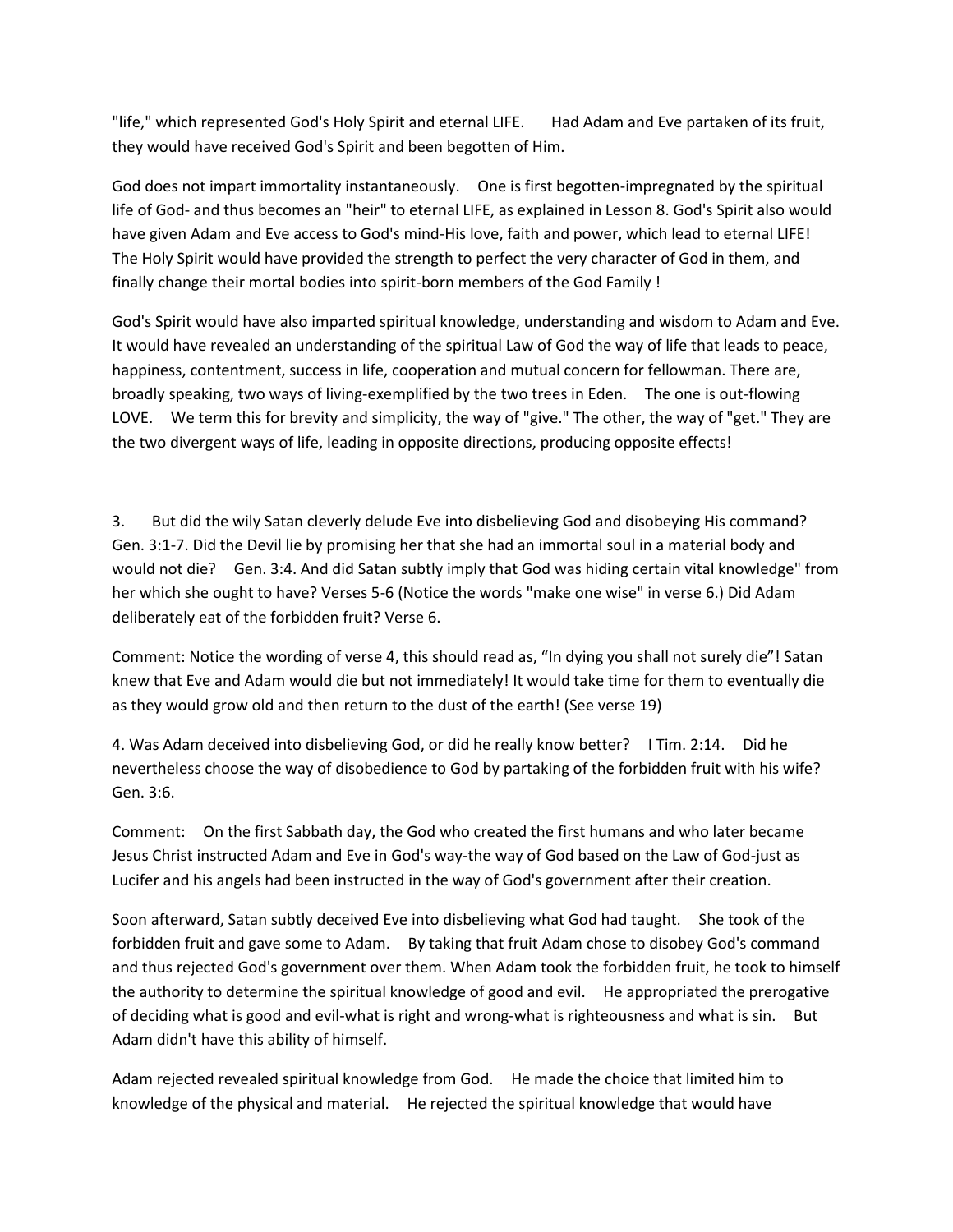produced a happy relationship with God and with fellowman. He rejected God's Holy Spirit, God's love, God's government and eternal LIFE' He disobeyed the explicit command of his Maker. Adam SINNED and brought the penalty of sin upon himself and all his descendants! (Rom. 5:12-19; 6:23).

5. What happened to the minds of Adam and Eve after they chose to follow the way of Satan? Gen. 3:7.

Comment: The eyes of both of them were "opened". The Devil's attitude of rebellion entered Adam's mind when he took the forbidden fruit. Satan, who is a spirit, imparted to both their minds the attitudes of vanity, of selfishness, of "get," of resentment of authority. Those characteristics we call "human nature"-the carnal mind described in Jeremiah 17:9 and Romans 8:7.

6. Were Adam and Eve denied further access to the tree of LIFE and God's Holy Spirit? Gen. 3:22-24.

Comment: When Adam sinned, he cut himself off from God (Isaiah. 59:2). And God cut him and his descendants off from access to the tree of LIFE. The human family was cut off from the Holy Spirit. Man, until the second Adam came, had no access to the Holy Spirit, except for a special few whom God individually called.

# SECOND ADAM QUALIFIES TO RULE

1. Who is the "second Adam" spoken of in the Bible? I Corinthians. 15:45-47.

2. Did Christ make the Holy Spirit and eternal LIFE available again? I Corinthians. 15:22, John 1:4; 10: 10; 7:37-39; 1 John 5:11-12. But since Jesus' first coming, is it only those whom God the Father calls who may receive His Spirit and become one of His "first-fruits"? John 6:44; Jas. 1:18.

Comment: Mankind since Adam was not offered eternal LIFE until Christ, the second Adam, established His Church and began offering LIFE to those first-fruits the Father would call before Jesus' Second Coming. Some of you, like Adam, are being offered LIFE today! And you have to choose.

We all have Satan's evil influence to contend with, so it is not easy to overcome now. But God helps us to obey Him through the power of His Spirit. Those who demonstrate that they want to follow God's way of LIFE will be His "first-fruits"-the first to have LIFE and a leadership role in God's ruling Family forever!

3. Before Jesus' human birth, did God reveal that Jesus was to become a ruler and be given a throne? Luke 1:30-33. Will there be not only no end to his government, but no end to the increase of His government? Verse 33; Isa. 9:6-7.

4. After Adam failed to replace Satan as the ruler of this world, did God reveal that a future descendant of mother Eve would conquer Satan? Gen. 3:14-15.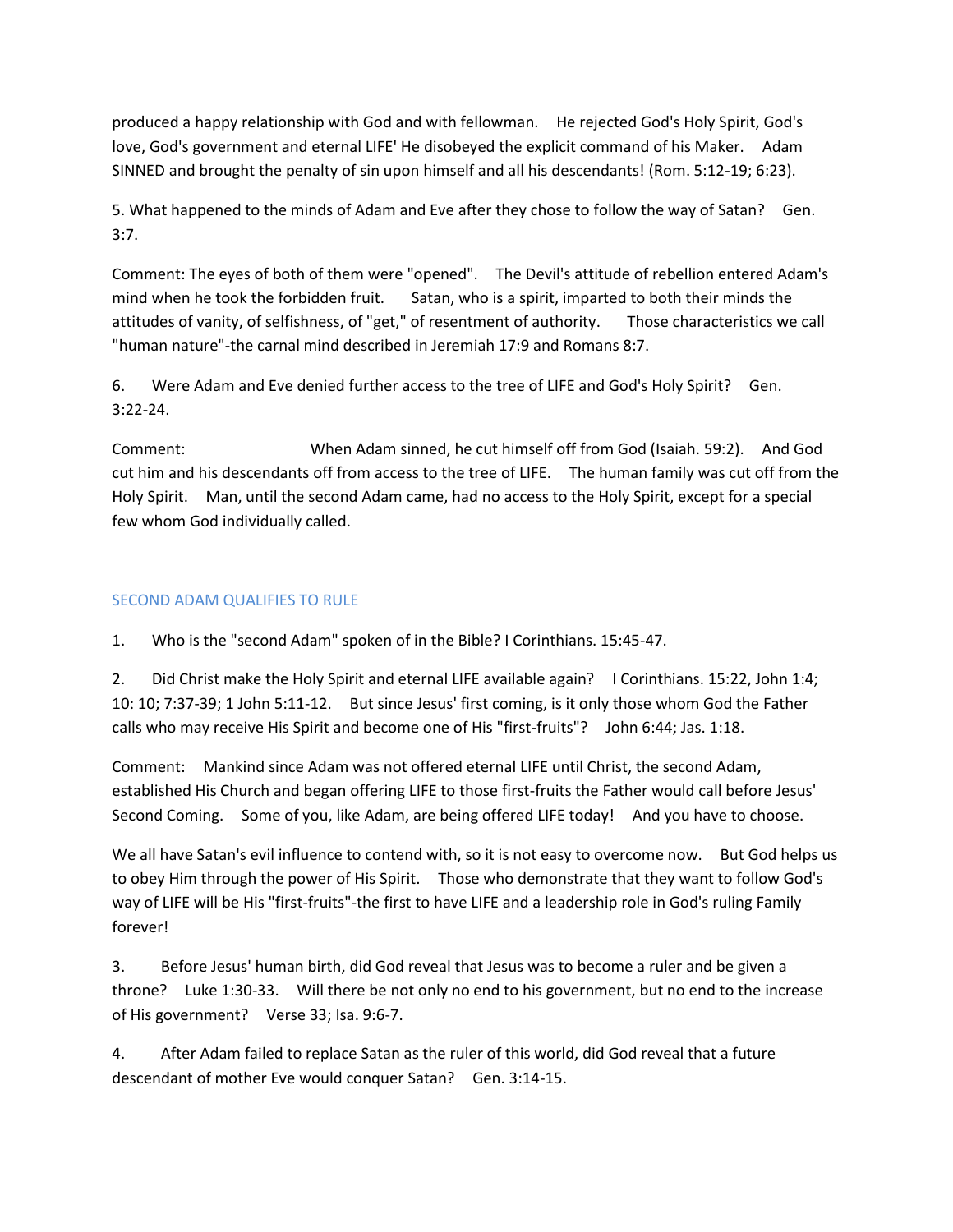Comment: This prophecy actually foretold the birth of the second Adam who would overcome Satan-that Jesus Christ would succeed in qualifying to replace Satan ("bruise" the serpent's head) and restore the government of God on earth!

5. How did the second Adam qualify to replace Satan as ruler of this world? Matthew. 4:1 -11.

Comment: Before Jesus could replace Satan as world ruler, He had to be subjected to the supreme test to prove He would faithfully administer the government of God. As God had allowed Satan to test Adam, He now allowed him to test Jesus, but only after Jesus had fasted 40 days and nights. While experiencing extreme hunger, Jesus quoted and obeyed Scripture three times in resisting the Devil-He OBEYED GOD! Jesus proved that He was loyal and faithful to God and that nothing could move Him to defy His Father! Jesus thus qualified to replace Satan as world ruler-to administer God's government over all nations.

6.After qualifying to replace Satan and to become King over the entire earth, and after His resurrection to His former glorified state, Jesus returned to heaven (Acts 1:9-1 1).Until when is Jesus scheduled to remain in heaven? Acts 3:20-21.

Comment: The government of God, will be restored at Christ's Second Coming. Jesus Christ is coming to restore God's government over all nations-one supreme, divine government which will bring the world a "utopia" of lasting peace, prosperity and the knowledge of God's greater master plan for all mankind!

### 6,000 YEARS OF SATAN'S RULE

The CAUSE of all troubles in the world today originated in the incident of the forbidden fruit in the Garden of Eden! Adam, in choosing the fruit of the tree of the knowledge of good and evil, chose to "go it alone" without God. As a result he got himself and his offspring into a world of trouble. Mankind has been suffering the results of that wrong decision ever since! When Adam partook of the tree of the knowledge of good and evil, he rejected God's way of life. He chose instead the "get" way of Satan. God therefore set aside the first six millennial "days" of human history for a testimony to the fruits of following Satan's way of life.

What we have had, therefore, is a world of MAN'S making, with the chief architect being none other than the invisible "prince of the power of the air" (Eph. 2:2)-the real "god" of this present evil world (2 Corinthians. 4:4)-Satan. After the sin of Adam and Eve, God adopted a "hands-off" policy toward the world as a whole. We now have had almost 6,000 years during which humanity has been cut off from God. During this time humanity has been under the invisible and unrealized sway of Satan the Devil. Human beings have been trying to organize their own societies, their own governments and their own religions according to the way that seems right to man, but which has led to DEATH! (Proverbs. 14:12).During this period God has not attempted to save the world spiritually (Heb. 9:27). All who have lived and died without understanding the truth of God will yet come into future judgment, in a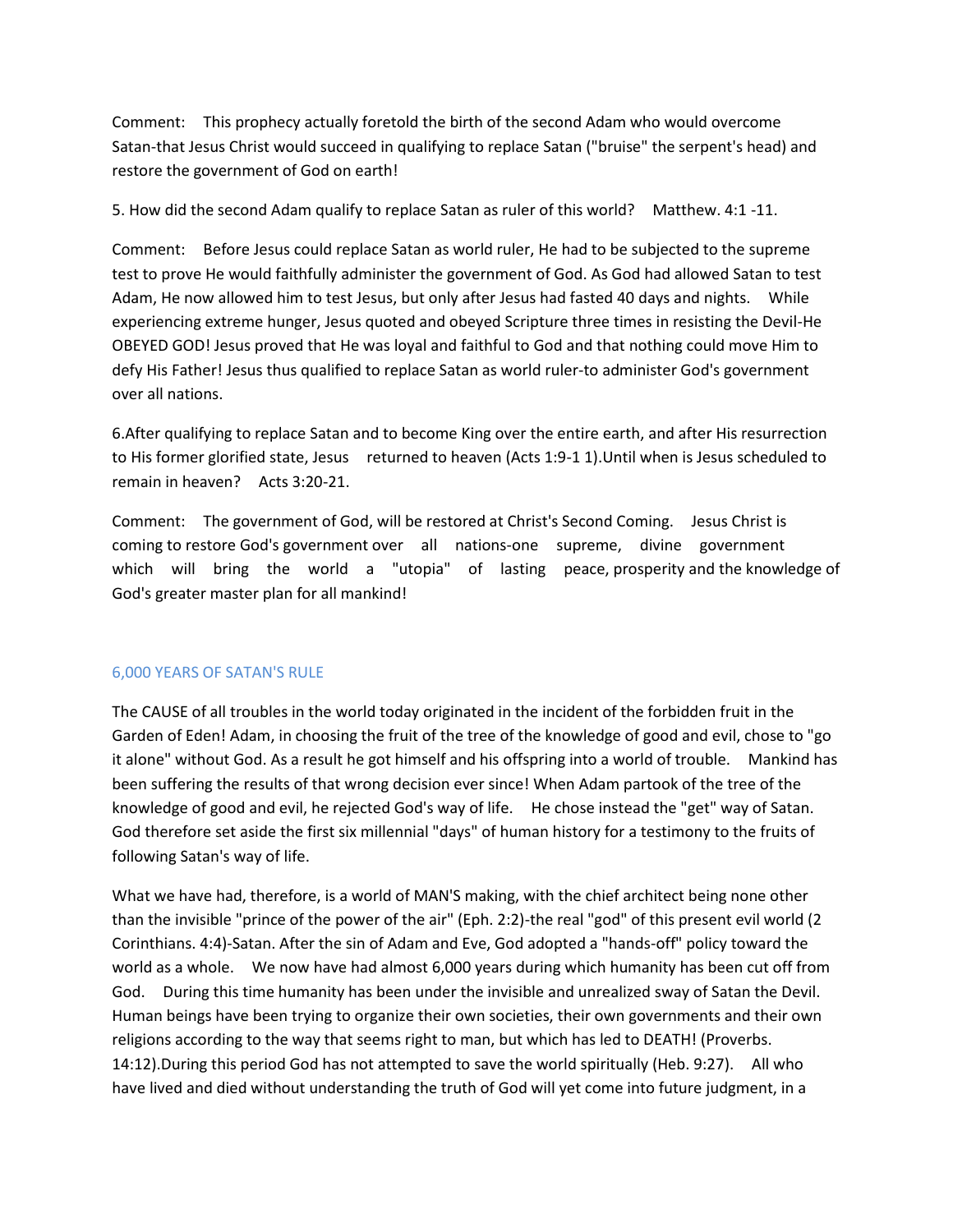resurrection to physical life at the end of the 1,000-year rule of Jesus Christ on earth. Only Abel, Enoch and Noah are recorded as having turned to God's way during the first 1,900 or so years. After the Flood Abraham obeyed, believed and relied on God. But God never promised spiritual salvation to the nation of Israel in the days of Moses. If they would obey His government, God promised them national wealth, greatness, and power, but not eternal LIFE. (This will be thoroughly explained in a coming lesson).

Through all these millennia only the prophets and a few others were given God's Spirit-and they only to carry out special assignments from God (see Jeremiah 7 for an example). Then came Jesus proclaiming the same knowledge He revealed to Adam and Eve. But the people did not believe Him. Many believed on Him, but did not believe Him!

And so, as we learned in Lesson 1 about the 7,000-year "week" of time God allotted for human history, God turned over to Satan six 1,000-year "days" in which to demonstrate the falsity and utter futility of his "get" way. As a result this entire world's civilization has become mentally, morally and spiritually sick, and has been making progress in reverse. It has become decadent and is now bringing about its own destruction! The terrible state of this present evil world is the end result of past and present living by Satan's way of "get" instead of God's way of "give," and is traceable back to the decision of our first parents, Adam and Eve!

So God has permitted Satan to exercise dominion over the earth for nearly 6,000 years. "Six days," God said in effect to Satan, "shall thou labour and do all thy work' -in this case Satan's work of deception and hostility toward God-"but the seventh day is the Sabbath of the LORD thy God; in it you shall not do any work' (Ex. 20:9-1 0).Thank God we are near the end of the six working days allotted to Satan's dominion. God's thousand-year "Sabbath day" is about to dawn!

### UTOPIA AFTER SATAN'S REMOVAL!

At the return of Jesus Christ, Satan, the arch-deceiver who was responsible for the sufferings of this world and for bringing mankind to the brink of annihilation, will be totally restrained from deceiving the world for 1,000 years (Rev. 20:1-3).

War shall then be outlawed and abolished. The coming Kingdom of God will restore the laws and rule of God to the entire earth. And it will bring about a new civilization based on GOD'S way of life that will result in world peace (review Lesson 4). People will find security and happiness. Fears and worries will disappear. Sickness and disease will be eradicated. Idleness and laziness will disappear as people find purpose in and experience accomplishment from gainful employment. Families will live together not just out of a sense of duty, but in warmth, happiness and harmony. Broken homes and divorce will be a thing of the past. In this joyous world tomorrow, the whole earth will break forth in singing, dancing and rejoicing! People will learn what abundant living really is. And it is then that God will set His hand to save the world as the millions are taught the way to eternal LIFE!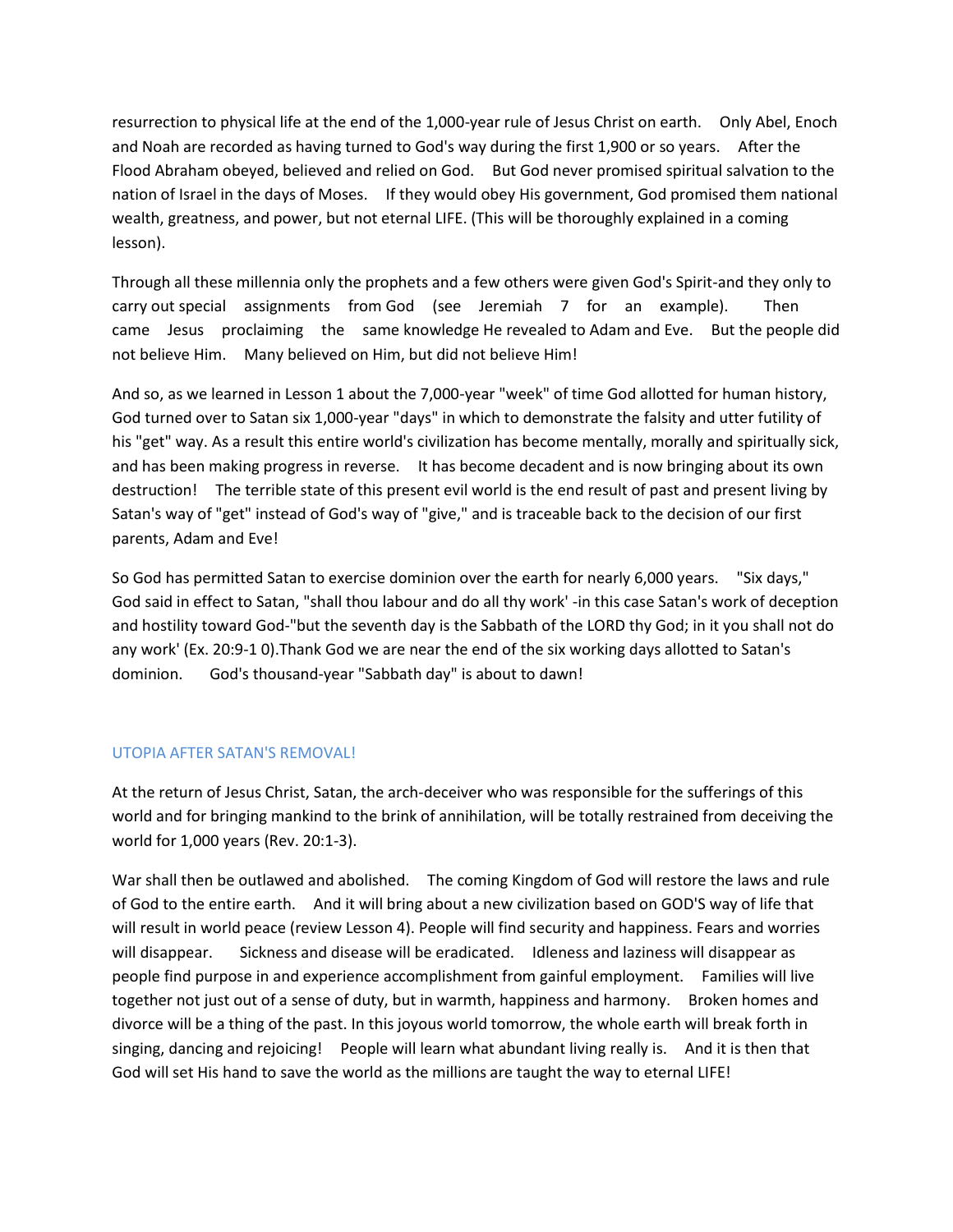Now that we have compared 6,000 years of Satan's rule to Christ's 1,000-year rule over the earth, what about the angels who long ago chose to remain obedient to God? What are they doing today?

# ROLE OF RIGHTEOUS ANGELS TODAY

The Bible indicates that two-thirds of the angels remained loyal to God. These countless millions of created beings are His servants in helping to carry out His plan for mankind, as well as performing other responsibilities. Let's see what God's Word tells us about them.

1. In the Bible are described various types of angels whose appearance and function differ. Are there cherubim at God's throne? Ps. 99:1. And seraphim? Isaiah. 6:1-2. Are there other angelic creatures and "elders" surrounding God's throne? Rev. 4:2-11.

Comment: Cherubim are associated with God's throne, either transporting it about or carrying out important directives from that throne, such as guarding the tree of life after Adam and Eve sinned (Gen. 3:24). Recall that before his rebellion, Lucifer, was an "anointed cherub" (Ezek. 28:14).The best description of cherubim is found in the book of Ezekiel. In chapters one, nine and ten, we read of cherubim transporting God's throne. They are large, powerful, four-faced creatures with four wings.

The seraphim, which are said to be above the throne, seem to bear a general resemblance to humans, but are described as having six wings. The four "beasts" (or better translated "living creatures") of Revelation 4:6-8 appear to have the combined features of cherubim and seraphim. No description of the 24 elders is given in the Bible except that they are dressed in white clothing, each having a golden crown on his head.

2. Does God also have angels who continually walk through the earth to observe and report to Him conditions in the world? Rev. 5:6; Zech. 4:10; 2 Chronicles. 16:9. Are there other untold millions of angels serving God at His universe-ruling throne in heaven? Dan. 7:9-10. 3. In Hebrews chapters one and two, the Apostle Paul speaks about the difference between man and angels. Are we plainly told that "the world to come"-the Millennium and thereafter-will not be ruled by angels? Heb. 2:5. But if we become the Spirit-born children of God, are we promised ruler-ship over angels? Heb. 2:6-8; 1 Corinthians. 6:2-3.

Comment: God inspired Paul to point out that man has been made a little lower than the angels for now, but will in the future be placed OVER God's "works"-all His creation, including angels!

4. What, besides composition, accounts for the tremendous difference between angels and man? Heb. 1:5, 13.

Comment: Man, now lower than angels, has a destiny for greater! Neither animal, nor angel, nor any other creature, except man, was created to be literally begotten by God's Spirit, ultimately to be BORN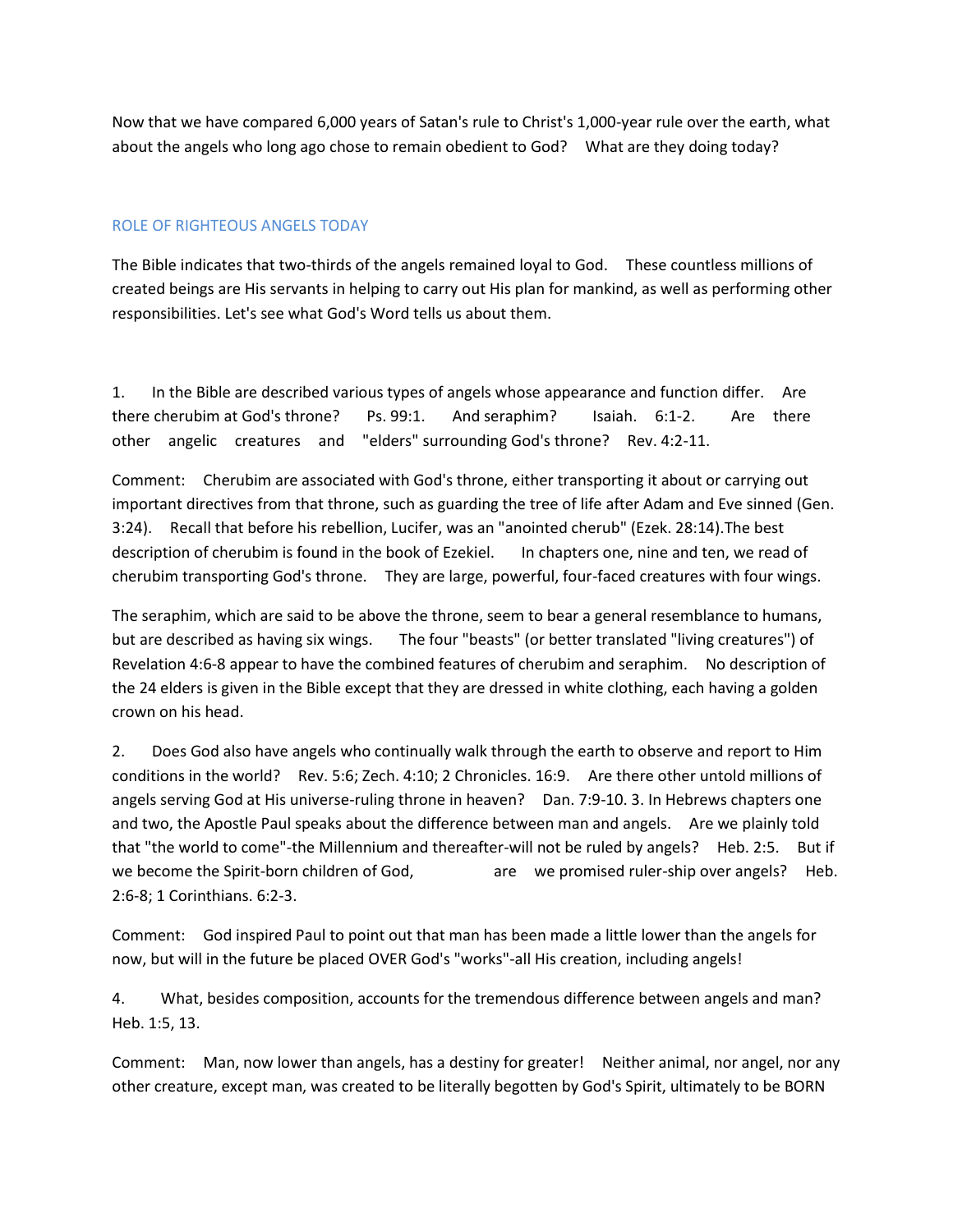into the divine GOD FAMILY!

Angels were not, and never can be, begotten and BORN of God! No angel can ever become a literal member of the DIVINE FAMILY OF GOD!

5. What, specifically, is God's purpose for His angels? Heb. 1:7, 14. Are Spirit-begotten Christians the "heirs" Paul is talking about? Rom. 8:16-17; Gal. 3:26-29; 4:6-7.

Comment: Angels, higher than man is now, were created to be God's servants, messengers and representatives in the administration of His universal ruling government. Now, in relation to man, angels are commissioned to minister to and serve the Spirit- begotten children of God, who are His spiritual heirs. To illustrate the primary activity of God's angels today, we might consider the status of the young son of a wealthy man. While still a child, he may be under the care of an adult servant or guardian designated by his father. The servant is older, further advanced in knowledge, much more developed physically and mentally-but has much less potential. For when the son is mature, he will inherit his father's , wealth and power. Therefore the servant, older and more mature, is only a servant "ministering" to the young "heir." Likewise, angels are ministering to Spirit-begotten humans today.

6. Has God specifically assigned certain angels to look after His begotten children? Acts 12:15; Matt. 18:10.

7. Are angels powerful ? 2 Pet.2:11. Do the angels of God keep close to His obedient children to protect them from accidents, calamities, plagues and other evils? Ps. 34:7; 91:1-12.

Comment: God's ministering spirits are assigned to help His heirs along the road to eternal life-to save them from premature death, accidents and to protect them from the Devil and his demons.

8. Do God's holy angels have the power to sometimes manifest themselves in order to carry out their duties? Dan. 9:21; Heb. 13:2. Also read all of Genesis chapter 18 and verses 1 to 22 of chapter 19.

Comment: Angels are also messengers. (The Hebrew and Greek words for angel also mean "messenger.") They appeared to Abraham, Lot, Hagar, Moses, Gideon and many of God's prophets and apostles. When God's angels manifest themselves to human beings, they look like ordinary men. Paul points out in Hebrews 13:2 that they sometimes travel incognito on God's business, not revealing who they are. But righteous angels never capriciously appear and disappear merely to amuse either themselves or men.

9. Why did the prophet Elisha ask God to open the eyes of his servant? 2 Kings 6:15-17.

Comment: No wonder Elisha did not fear his enemies. He knew that one of God's spirit armies was standing upon the mountain, ready to protect him and his servant from the army of the king of Syria!

10. Is Michael (one of the archangels who remained loyal to God) the chief guardian of the descendants of ancient Israel? Dan. 12:1. ("at that [end-] time shall arise Michael, the great prince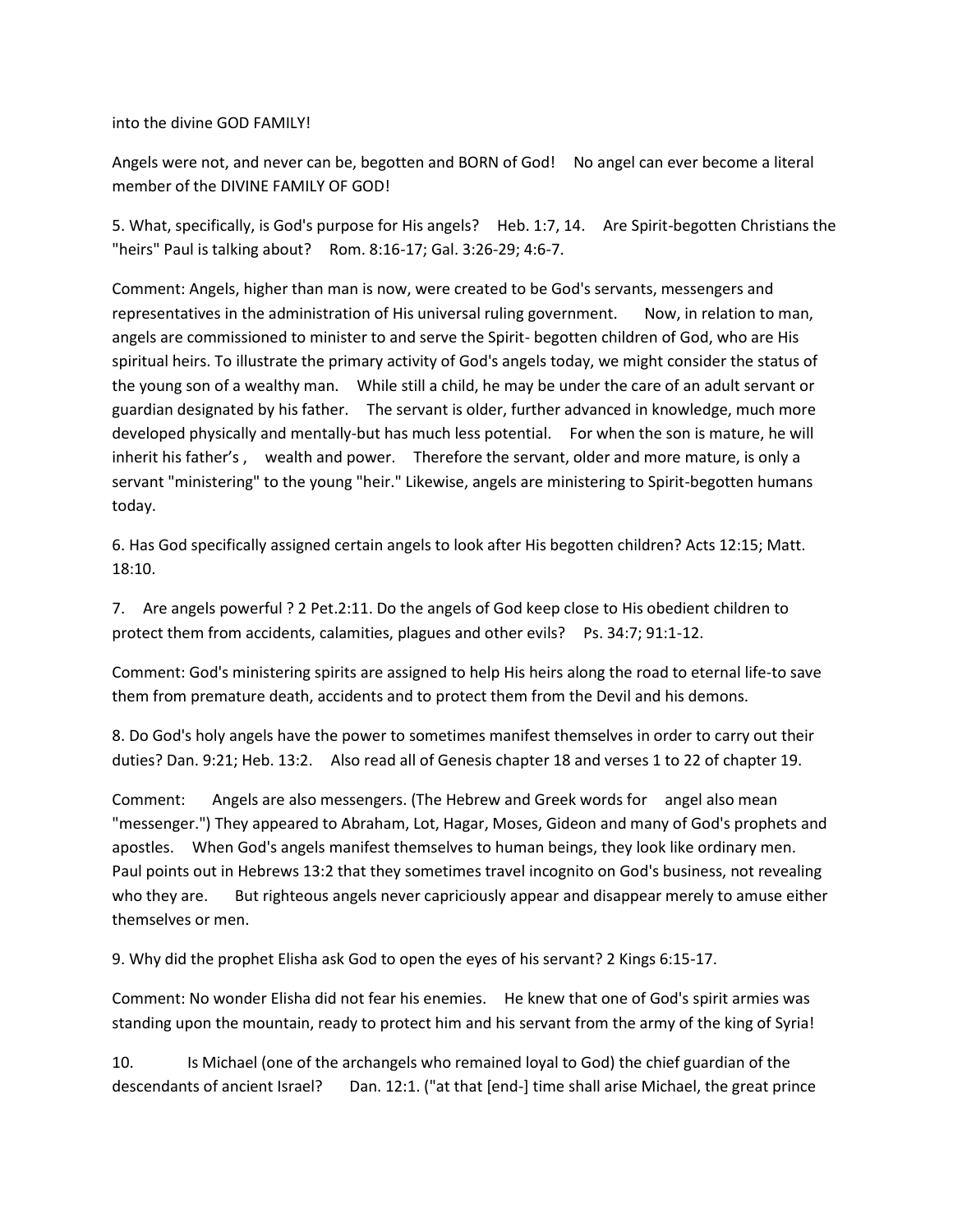who has charge of your people," is how the Revised Standard Version renders Daniel 12:1.)

Comment: The Bible mentions by name three angels of very high rank:

Lucifer (Isaiah. 14:12), now Satan the Devil; Gabriel, who appeared to Daniel on two occasions (Dan. 8:16-17; 9:21)1 to Zacharias, the father of John the Baptist (Luke 1:19), and later to Mary, the mother of Jesus (Luke 1:26-28); and Michael, called one of the "chief princes" (Dan. 10:13), and whom Jude identifies as an archangel (Jude 9). Daniel 12:1 reveals that Michael is the archangel specifically assigned to protect and minister to the twelve tribes of Israel. It is interesting to note that twelve of God's angels will be the gatekeepers in the new city of Jerusalem (Rev.21:12), one for each tribe of Israel. These twelve may be assisting the archangel Michael right now.

11. Was Gabriel (apparently of archangel rank) sent to give the prophet Daniel understanding of visions, and to fight spiritual battles with powerful fallen angels ("princes") of the Devil so God's will would be carried out among the governments of men? Dan. 8:15-16; 9:21-22; 10:10-14, 20-21.

Comment: From these accounts in Daniel and elsewhere in the Bible, we can gather that the spirit world is teeming with activity! God works (John 5:17) and so do His righteous angelic servants who are busy helping to carry out His will for mankind. Satan and his demons are just as busy trying to thwart, tear down and destroy the plan of God.

12. What did an angel of God do when the civil rulers put some of the apostles in prison? Acts 5:17-20. Did this enable the apostles to continue preaching the truth of God? Verse 21.

Comment: We have covered only a few of the many verses showing how God's angels serve Him and His saints today. Let's be grateful to God for sending His powerful, holy and righteous angels to assist and watch over the work of His Church and those of us who are His Spirit-begotten children-His heirs soon to be born into the universe-ruling Family of God?

# BEWARE OF YOUR ADVERSARY!

As this lesson has clearly shown, God did not create Satan the Devil. God created a cherub of high rank-an archangel named Lucifer-perfect in his ways, but with the power of free choice. Lucifer transformed himself into the Devil by his rebellion against the government of God' By his rebellion Lucifer became Satan. By his own choice in opposing God, he made himself God's adversary.

Recall that the great Lucifer and all the other created angels were never destined to be more than the servants of God. None of the angels can be begotten of God and born into the very Family of God as humans can be. After the rebellion of Lucifer and his angels, God created humans with the potential to become the born-again SONS OF GOD to rule this earth and ultimately the entire universe with Jesus Christ.

Satan and his demons know and hate this fact! Consequently, Satan views human beings as a grave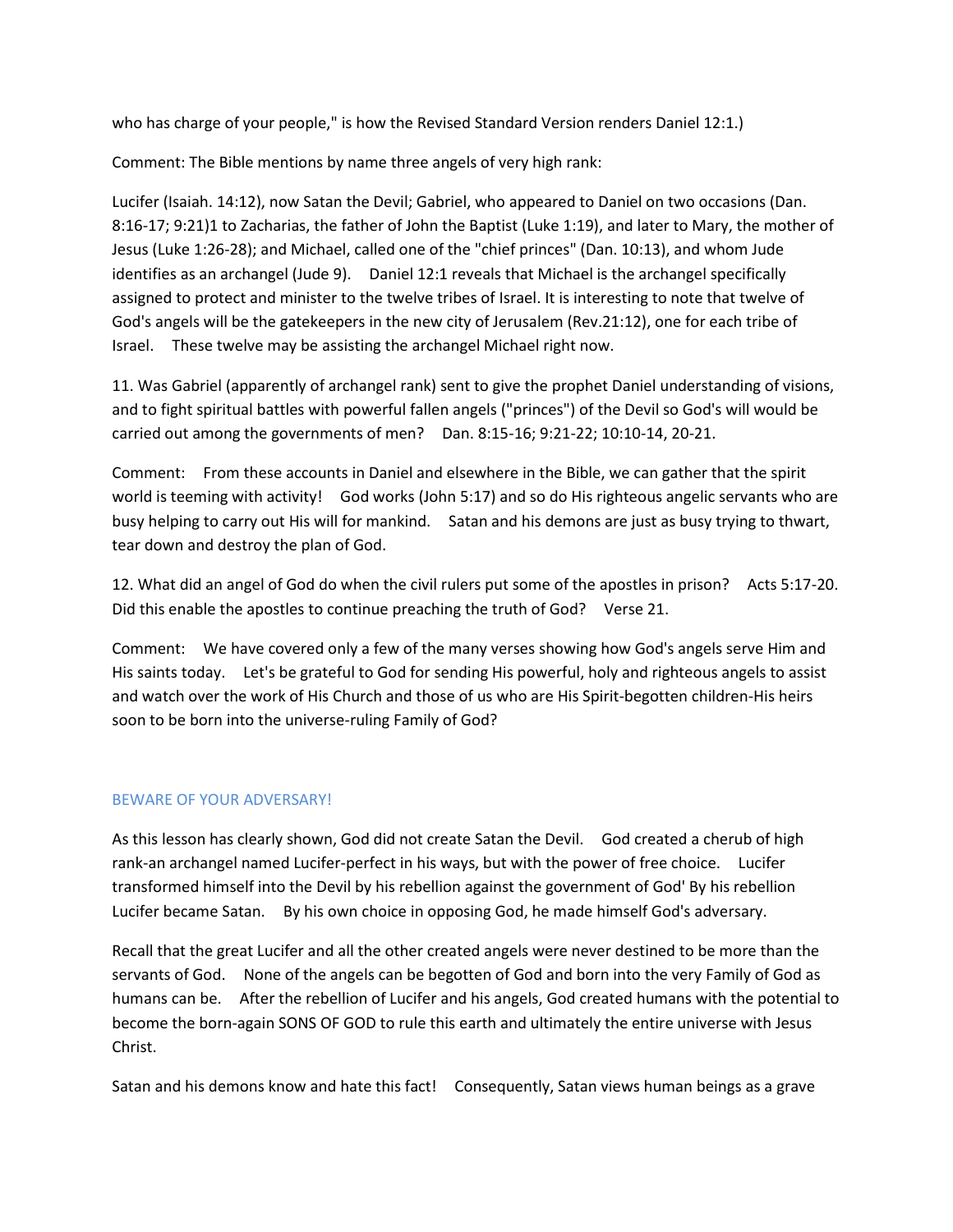threat to his way of life. With his perverted and twisted mind, Satan, who tried to usurp all power and authority from God, now looks upon humans as "competitors" because God has destined man to replace him and his demons as rulers of this world! And so what could be better, Satan reasons, than to cause these "competitors" to disobey God and thereby disqualify themselves so God cannot use them' Therefore Satan's whole self-willed purpose, beginning with Adam and Eve, is to destroy all mankind and thus, he hopes, thwart the plan of God. That is why Christ called the Devil a "murderer from the beginning" (John 8:44).

Satan attempted to thwart God's plan to reproduce Himself by first succeeding in getting the first Adam to rebel against his Creator, thus disqualifying him from replacing Satan. He then attempted to have Christ, the second Adam, killed by the civil human government while He was still a young child. Then, when Christ was an adult, Satan attempted to spiritually destroy Him by tempting Him to sin.

Had Satan won this titanic spiritual battle, he would have retained world rule. If Christ won, He would depose Satan and become world ruler at His Second Coming. Christ did win that battle by proving He would obey the government of God, resist the Devil, and faithfully rule by God's Law throughout eternity. And so must we if God is to give us co-ruler-ship of the entire universe with Christ!

We, too, must overcome Satan by the Word and Spirit of God as Christ did. God shows us how we can win the battle.

1. Are we plainly told that Spirit-begotten Christians are in an all-out battle for their spiritual lives? I Pet. 5:8; Eph. 6:12. Can we afford to be ignorant of Satan's battle tactics? 2Cor. 2:11.

2. What is the chief weapon Satan uses in his attempt to destroy God's saints? Eph. 2:2-3.

Comment: Satan, formerly the great archangel Lucifer who was originally created perfect in his ways (Ezek.28:15), developed his satanic nature by his own reasoning and choice. Humans, in turn, acquire Satan's nature, which is part of what we call "human nature." Notice how Paul described this natural frame of mind: "The carnal mind [an attitude acquired from Satan] is enmity against God" for it is not subject to the law of God, neither indeed can be" (Rom. 8:7).

But once the Holy Spirit of God is added to a person's mind upon repentance and baptism, he has the spiritual awareness and power to resist the attitudes of self-centredness, lust, greed, vanity, jealousy, envy, resentment, bitterness and hate, which are "broadcasted" to the mind by Satan! No person is compelled to respond to and obey these impulses from Satan. The Devil has no power to force anyone to think or do wrong! But the unsuspecting automatically do so without realizing what is taking place in their minds. Most people just drift along, responding to emotions and impulses, which are often expressed in a sinful way (Gal. 5:19-21).

3. After one is begotten by God's Holy Spirit, which makes one a real Christian (Rom. 8:9), will the Devil continue to try to beguile the newly begotten Christian-to deceive his or her mind and lead the person away from Christ and His ways? 2 Corinthians. 11:2-4. Did some Christians in Paul's day begin to fall victim to the Devil's promptings once again? Gal. 1:6-8; 3:1. Does Satan also have his own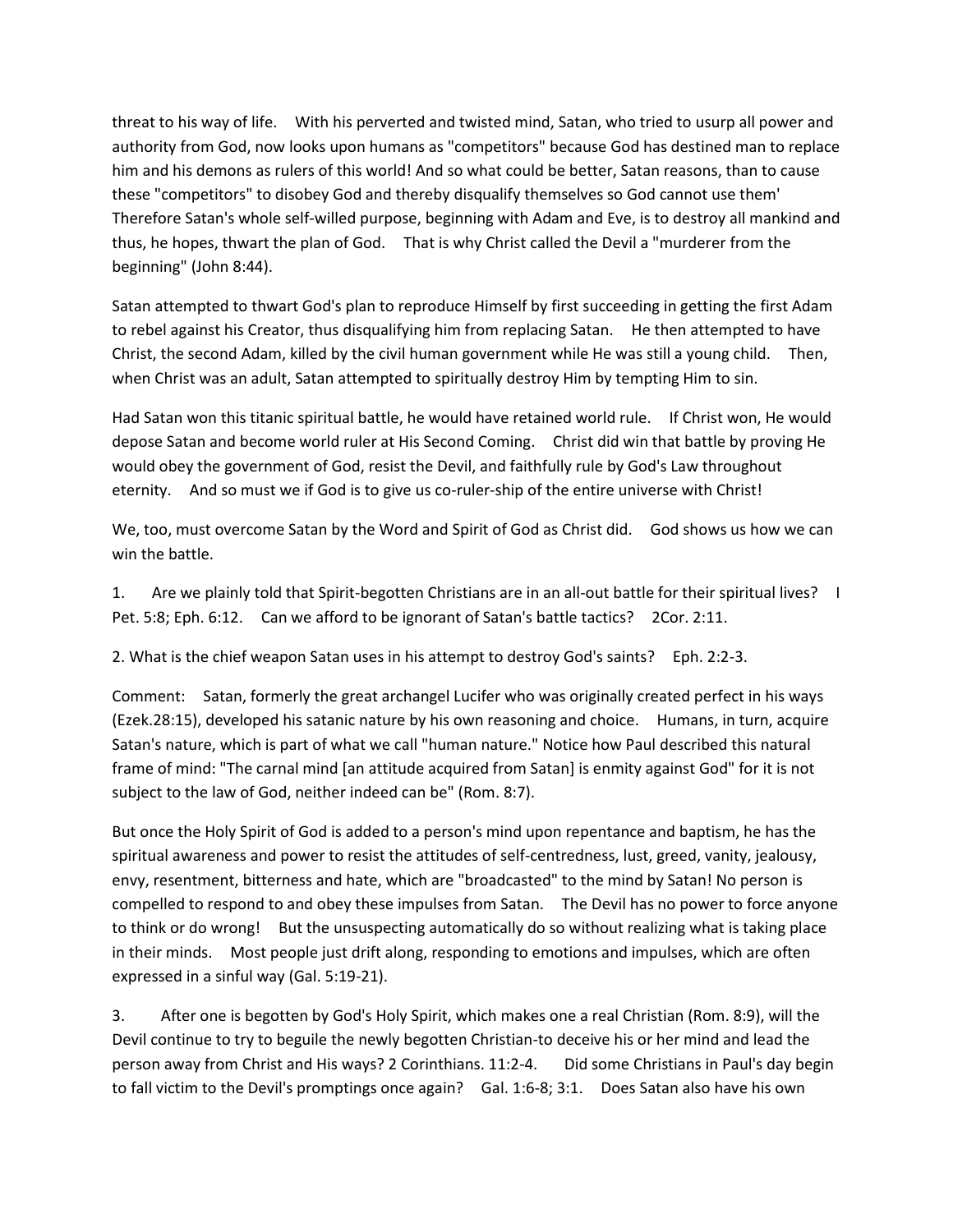ministers through whom he works? 2 Corinthians. 11:13-15.

Comment: When Jesus spoke of overcoming, He referred to overcoming Satan's way, which is contrary to God's way. Those who have turned from Satan's way are to be on guard against him and must FIGHT TO OVERCOME his subtle urgings and remain true to God's way! Before Jesus Christ could qualify to restore the government of God and rule all nations, He had to withstand Satan's most severe temptations. Jesus overcame the Devil's wiles by the spiritual Word and power of God. He knew God's will. Therefore, the Devil could not deceive Him! He responded to the Devil's temptations by citing the scripture that applied in each situation. He knew the Word of God thoroughly. Which is why we should know the word of God that He has given us-that being the Bible!

4. Are Christians today also to resist the Devil by remaining firm in the truth God has revealed to them? I Pet.5:9. What must the Devil do if we resist him steadfastly? Jas. 4:7.

5. The Apostle Paul gives us specific instructions on fighting against the impulses and attitudes of the Devil. What are Christians to put on in order to fight this spiritual battle? Eph. 6:10-13. Of what does God's spiritual armour consist? Verses 14-17.

Comment: "Truth" refers to the inspired Word of God (John 17:17), the first piece in the Christian's spiritual armour. The "breastplate of righteousness" is obedience to God's commandments (Ps. 1 1 9:172); the "gospel of peace" is the message of the soon-coming Kingdom of God that will rule this earth and bring it peace. The "shield of faith" refers to the faith of Jesus Christ, which can be within us (Gal. 2:20; Phil. 3:9), not just to our own human faith. This faith is God's gift imparted by His Spirit (Gal. 5:22). And it is this faith-Christ's faith put within us-that will enable us to conquer and overcome Satan and sin! The "helmet of salvation" is the knowledge of what salvation is, what it involves-the purpose of life, the true goal and potential of mankind-becoming divine members of the Family of God! The "sword of the Spirit" refers to the written Word of God (Heb. 4:12). It is the Christian's offensive weapon in fighting against the wiles of the Devil. To rightly use this weapon in waging a winning battle against the crafty rulers of darkness, we must study the Bible and learn God's will and His promises!

What Paul finally mentions in withstanding the attacks of Satan is prayer (verses 18-20). Christians are to draw close to God in persevering prayer (I Thessalonians. 5:17)-praying for God's Church, its work and its ministers, for all of God's people and for themselves.

This is the way to overcome Satan and force him to flee! This is the perfect strategy for defeating the Devil's army of demons. If you diligently follow this formula, your success in overcoming these satanic foes will be guaranteed!

### SATAN'S FINAL ATTEMPT TO WREST DOMINION FROM GOD

Satan, aided by millions of fallen angelic demons, is the "god of this world" (2 Corinthians. 4:4)the invisible world ruler who incites mankind to disobey God.

Although Satan and his demons were cast back to the earth after their attempt to dethrone God, they still seek to wrest dominion from God. These are the inordinately ambitious, unscrupulous and ruthless